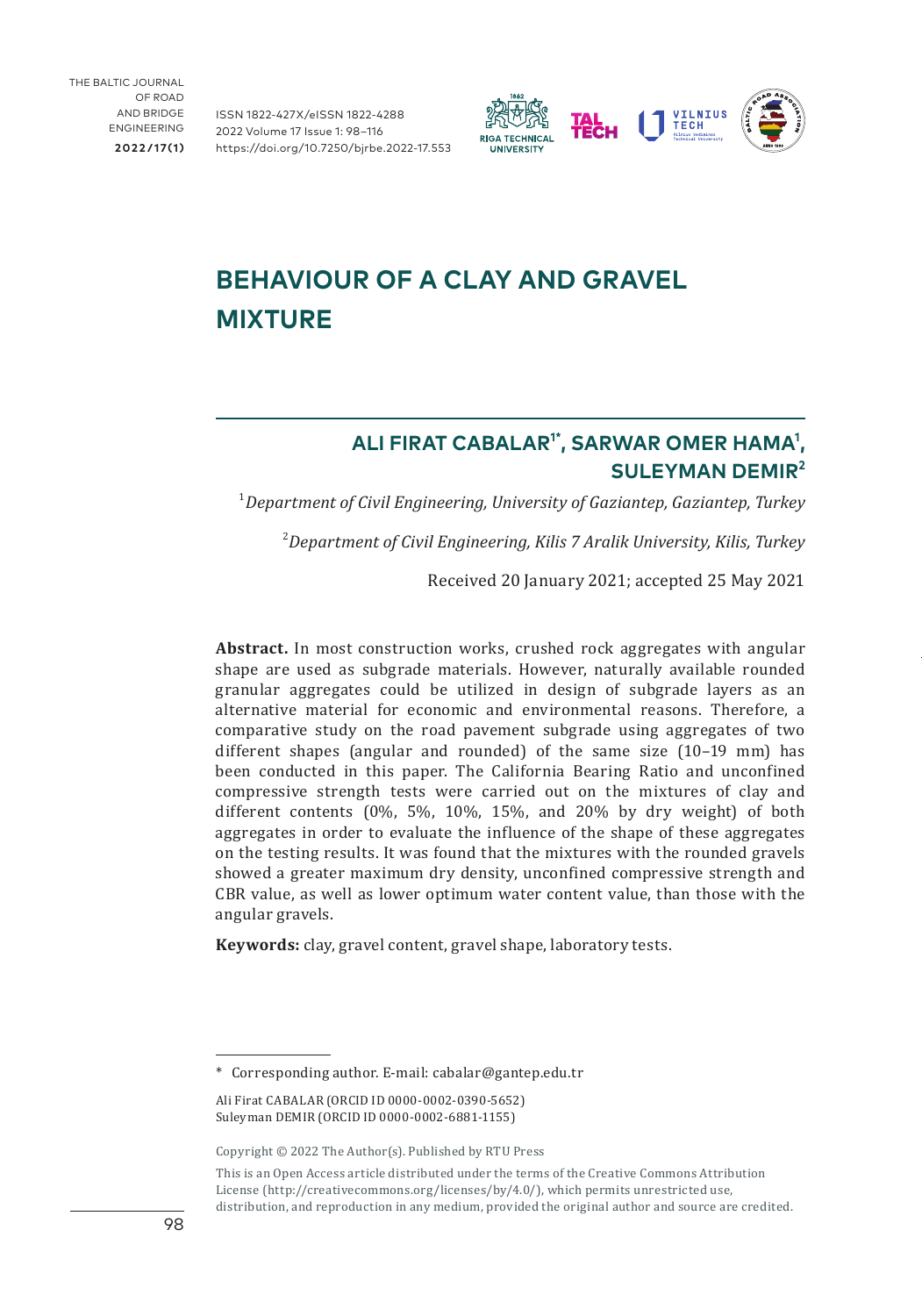Behaviour of A Clay

# **Introduction**

Aggregates used in the road pavement subgrade in both flexible and rigid pavements are usually obtained from rock formations in the open quarries. These rock fragments are typically shaped to the sizes required for pavements by mechanical crushing. Traditional high-quality crushed aggregates used for road pavement subgrades are becoming increasingly scarce and expensive in many countries as rock quarries are either being lost to alternative land uses or restrained from mining due to public conservation. Therefore, the pavement engineers have worked on providing road infrastructures with maximally cost-effective and environmentally friendly solutions by increasing the use of locally and naturally available rounded aggregates, which under appropriate circumstances could find their optimal use in road constructions without compromising their performance. Design of road pavement subgrades using alternative materials still remains one of the most considerable challenges in geotechnical engineering, in particular because of the economic and environmental concerns. For example, locally available river gravels as a versatile alternative can be obtained cheaply without the need to subject them to any physical treatment; their use does not have a significant impact on the environment. However, such aggregates have not been used in construction of road pavement subgrades in Turkey, although they are used in construction of truck arrester beds across the country. Actually, the main difference between the crushed rock and river gravel size aggregates is that the crushed rock broken down by machines typically has a more angular shape. In contrast, naturally available gravels are produced by the natural process of erosion, which determines their more rounded shape. The fact is that the shape of such gravels has a significant effect on various engineering properties of the soil matrix including strength (Yagiz, 2001), density (Mirghasemi et al., 2002), liquefaction (Toyota and Takada, 2019), and compressibility (Nocilla et al., 2019). For example, Monkul et al. (2017) studied the physical characteristics including the effects of aggregate shape of the silt grain matrix within sand on the static liquefaction of sand-silt mixtures. They found that the shape of grains in certain cases had more influence on the behavior of the mixture than the size of grains. Shen et al. (2018) systematically studied the effect of gradation on the compressibility characteristics of a calcareous sand, they analyzed the testing results from a mesoscopic point of view. The amount of coarse grains was found to have the greatest effect on the compressibility of the specimens tested mainly due to the high angularity of coarse fractions. Siahaan et al. (2018) presented a laboratory investigation on the response of a stone column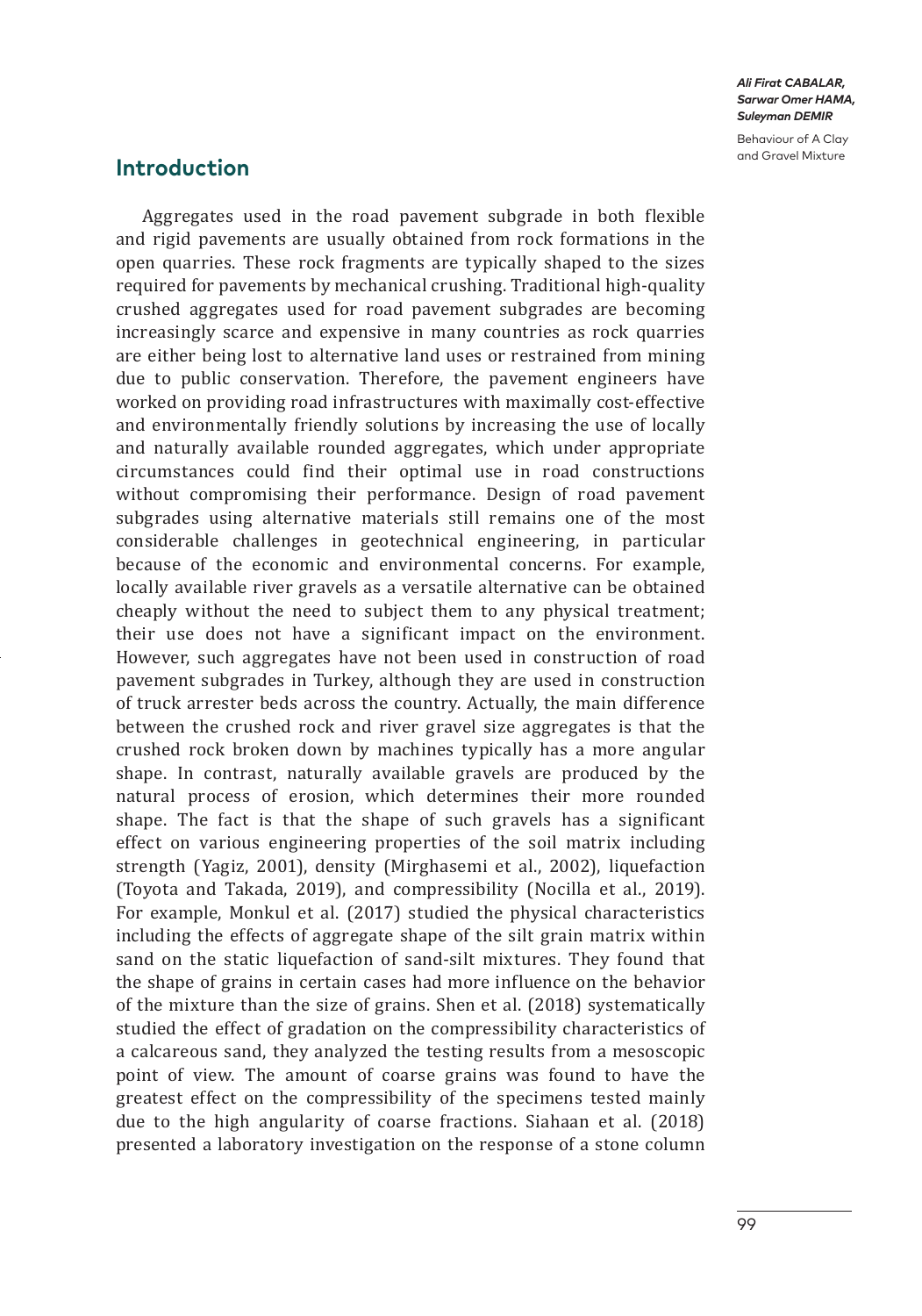**2022/17(1)**

placed in clay with a particular emphasis on the effects of grain shape and gradation. They discovered that the presence of angular grains in the stone column increased its bearing capacity, while addition of subrounded grains resulted in a relatively narrow bulging zone. Cabalar et al. (2021) analyzed the influence of the size and shape characteristics of sand grains on both shear wave velocity (*V*s) and maximum shear modulus (*G*max) of sand-clay mixtures. The testing results have demonstrated that the mixtures with rounded sand grains exhibited a much higher *V*s and *G*max values than the mixtures prepared with angular sand grains. The studies on the influence of grain shape on the overall response of a soil matrix have been carried out for a long time (Terzaghi, 1925). In the studies by Muszynski and Vitton (2012), typical analysis of grain shape was conducted mainly using two independent properties – (i) Roundness (*R*), a scale indicating how much the corners and edges of a grain are rounded, and (ii) Sphericity (*S*), a scale indicating whether a grain approaches the spherical shape.

Although many researchers have studied the influence of grain shape on various engineering properties of road pavements, little attention has been paid to filling the gap in understanding of the effect of grain shape characteristics on the testing results. Therefore, a systematic investigation of the experimental studies employed in different forms in the design of road pavements is presented in this paper. The study aims to comprehensively analyze the amount of aggregates in the specimens prepared using gravel size aggregates and clay mixtures as well as the impact of the grain shape of the aggregates on the properties of the mixture. Accordingly, the study presents the testing results of CBR, UCS, compaction, and 1-D consolidation of two differently shaped (angular, rounded) gravel-size aggregates mixed with water and clay at different contents ranging from 0% to 20% (by dry weight) of aggregates in the specimens. It is expected that the analysis of the testing results regarding the shape of individual gravel grains, the amount of aggregate, and water content can be used as an input in further research.

# **1. Experimental study**

### 1.1. Materials

Rounded Narli Gravel (NG), angular Crushed Rock Gravel (CG), clay with silt (ML), and distilled water were used to prepare the specimens tested during the laboratory tests. Naturally available NG samples were obtained from the Aksu River in Narli/Kahramanmaras Region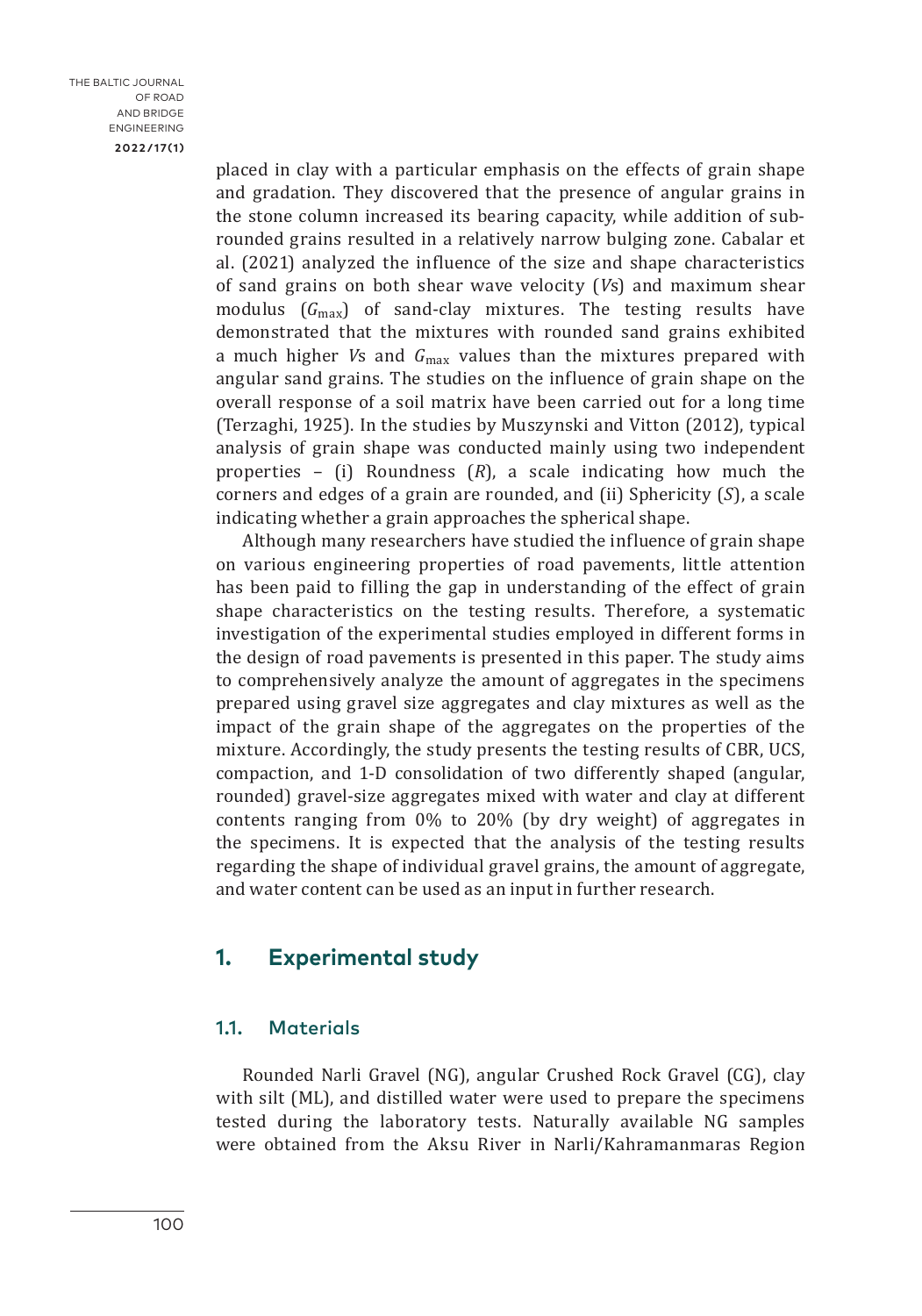Behaviour of A Clay and Gravel Mixture

in southern central Turkey. Commercially available CG samples were produced by crushing the rocks quarried in the same area into angular gravel size pieces. Figure 1 shows the differences in the shapes of NS and CG grains. Specific gravity (*G*s) values of the grains were found to be 2.65 for NS and 2.68 for CG. The size of the aggregates was artificially selected in the range of from 10 mm to 19 mm to eliminate the effect of the size of the aggregates on the testing results and to maintain uniformity during the tests (Figure 2). The grain shapes of NG and CG were found to be rounded and angular, respectively. Roundness (*R*) for the CSS and NS grains was estimated at 0.16 and 0.43, and Sphericity (*S*) was estimated at 0.55 for CSS and 0.67 for NS grains by adopting the study by Muszynski & Vitton (2012). Eventually, the NG and CG grains have been considered as sub-rounded and very angular, respectively (Powers, 1953).



**Figure 1.** Images of NG (a), CG (b), and SEM of clay (c) used during the laboratory studies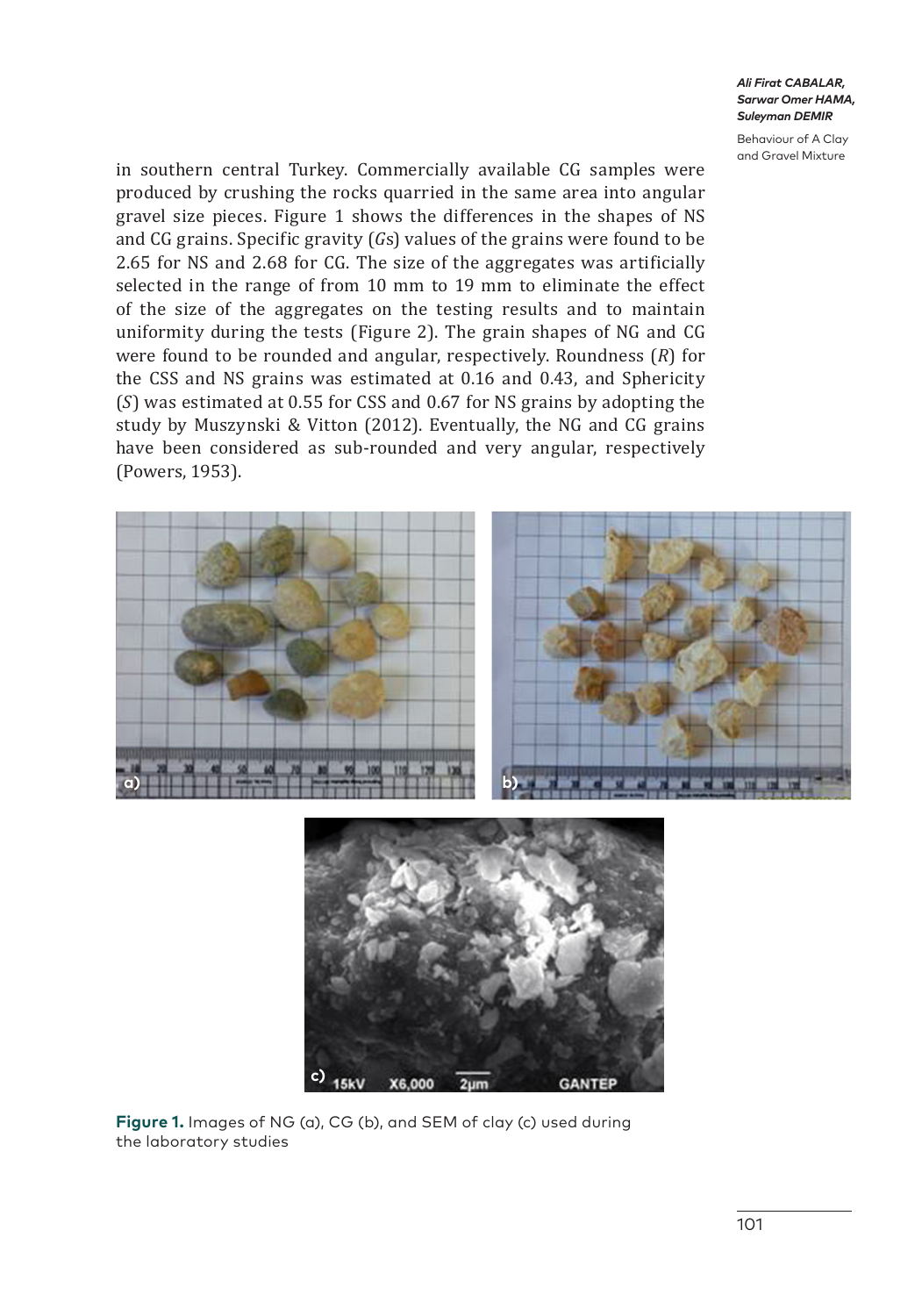

**Figure 2.** Grain size distribution for the clay and gravels used during the laboratory studies

The clay samples utilized in the study were obtained from the University of Gaziantep. The grains of clay have a *Gs* of 2.7. The Atterberg's limits were found to be 27 and 36 for PL and LL, respectively (ASTM D4318, 2010). Figure 2 shows the particle size distribution of the clay samples. Thus, according to the unified soil classification system (USCS), the soil has been classified as ML (clay with silt), and according to the system of American Association of State Highway and Transportation Officials (AASHTO), the soil classified as A-4(6) and its general rating of subgrade is (fair to poor). Two different types of materials were used as additive, which are naturally available rounded gravel size aggregates (NG) and crushed rock angular gravel size aggregates (CG). The NG and CG samples with diameter less than 19 mm and greater than 10 mm were synthetically selected to produce uniform specimens.

### 1.2. Testing apparatus and specimen preparation

The CBR testing machine was used for evaluation of the loadbearing capacity of gravel-clay mixtures. Thickness of the pavement required has a traditional loading frame with capacity 28 kN and a dial gauge with 0.01 mm sensitivity. About 5 kg of specimens with various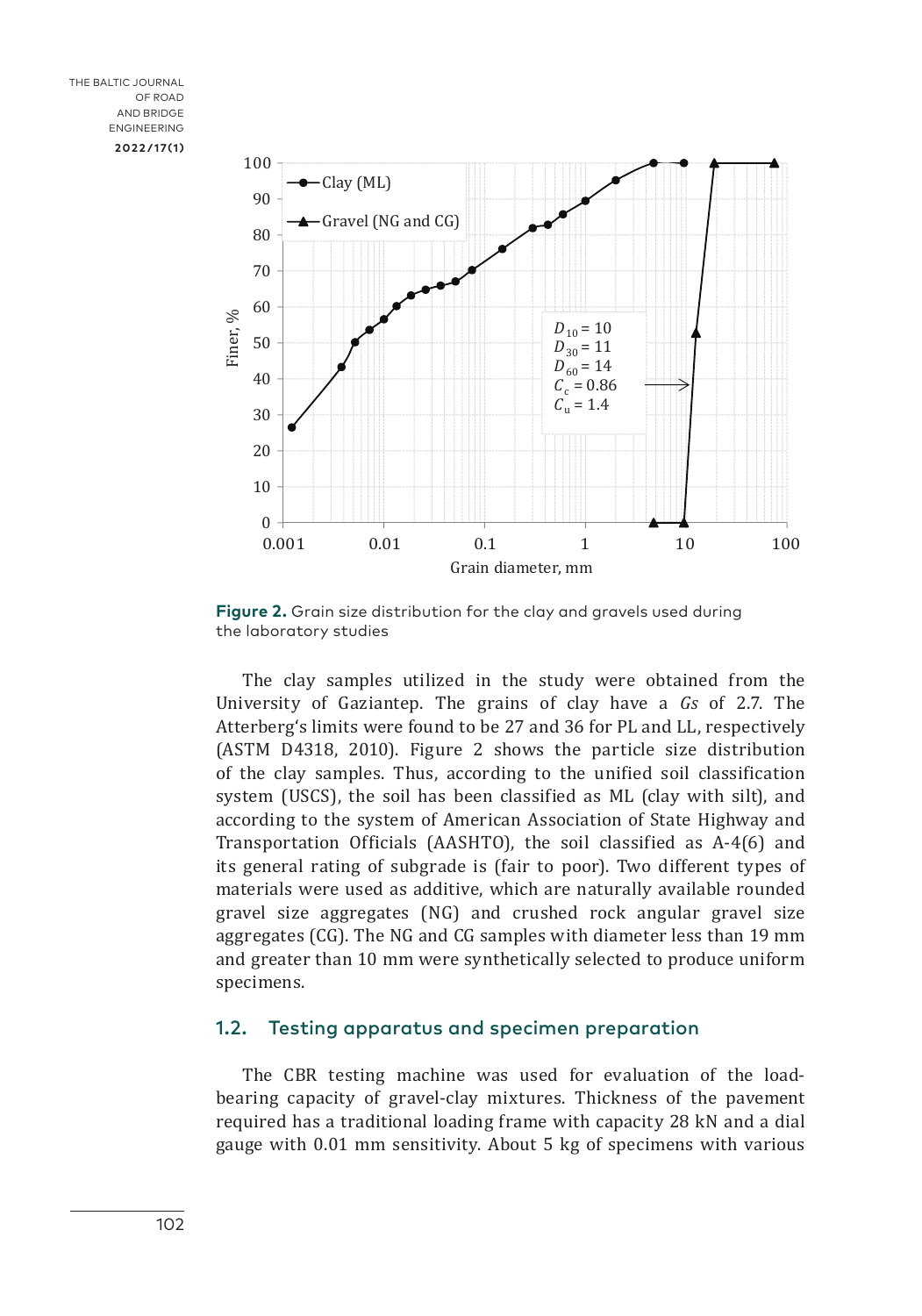Behaviour of A Clay and Gravel Mixture

percentage (0%, 5%, 10%, 15%, and 20%) of aggregates was mixed with the optimum water content, then compacted into five layers by giving 56 blows using a 4.89 kg weight hammer (ASTM D1883, 2011). The specimens were soaked in water for 96 h prior to penetration testing. The UCS tests were also conducted on the gravel-clay mixtures prepared at the optimum moisture content by means of a machine with 4.5 kN proving ring, and 0.01 mm sensitivity dial gauge. The UCS tests were carried out using a specifically designed equipment described by Cabalar et al. (2014). The specimens were compacted into molds by means of a custom designed hammer. The required amount of compaction energy applied using the hammer was determined by calibrating dry unit weights and adjusting the number of blows by both the conventionally modified hammer and the specially designed hammer (ASTM D1557, 2009). 1-D oedometer tests were carried out in order to define the consolidation characteristics of the mixtures at the optimum moisture content placed in the mold with the diameter of 50 mm and height of 20 mm. The tests were conducted according to (ASTM D2435, 2011).

## **2. Results and discussion**

A wide range of laboratory tests including compaction, CBR, UCS, and oedometer tests was undertaken to fully characterize the behavior of clay with different shapes of gravel size aggregates at the ratios of 0%, 5%, 10%, 15%, and 20% by dry weight. The summary of these experimental results is presented in Table 1. The data show that the type and quantity of the aggregates have a significant effect on all testing results concerning different aspects of construction behavior. Figure 3 provides detailed information on the compaction tests performed on both clay-NG and clay-CG specimens. It is observed that the maximum dry unit weight ( $\gamma_{\text{dmax}}$ ) values increase whilst the optimum water content  $(w_{\text{out}})$  values decrease irrespective of the type of gravel employed in the mixtures. For instance, 17.6 kN/m<sup>3</sup>of  $\gamma_{\rm dmax}$  value for the clean clay increased to 18.1 kN/m<sup>3</sup> with addition of 5% NG, to 18.45 kN/ m<sup>3</sup> with addition of 10% NG, to 19.05 kN/m<sup>3</sup>with addition of 15% NG, and to 19.15 kN/m<sup>3</sup> with addition of 20% NG to clay, while, the  $w_{\rm opt}$  value of clean clay (18.1%) decreased to 16.0%, 14.9%, 14.2%, and 13.8% with the addition of 5%, 10%, 15% and 20% of NG, respectively. Figure 4 correlates γdmax and *w*opt values for different gravel types and contents in the clay. According to the papers (Naeini and Baziar, 2004; Monkul and Ozden, 2007; Cabalar and Hasan, (2013); Cabalar and Mustafa, 2017), this behavior is likely to be explained by a lower water absorption capacity and higher maximum dry density of clean gravel samples in the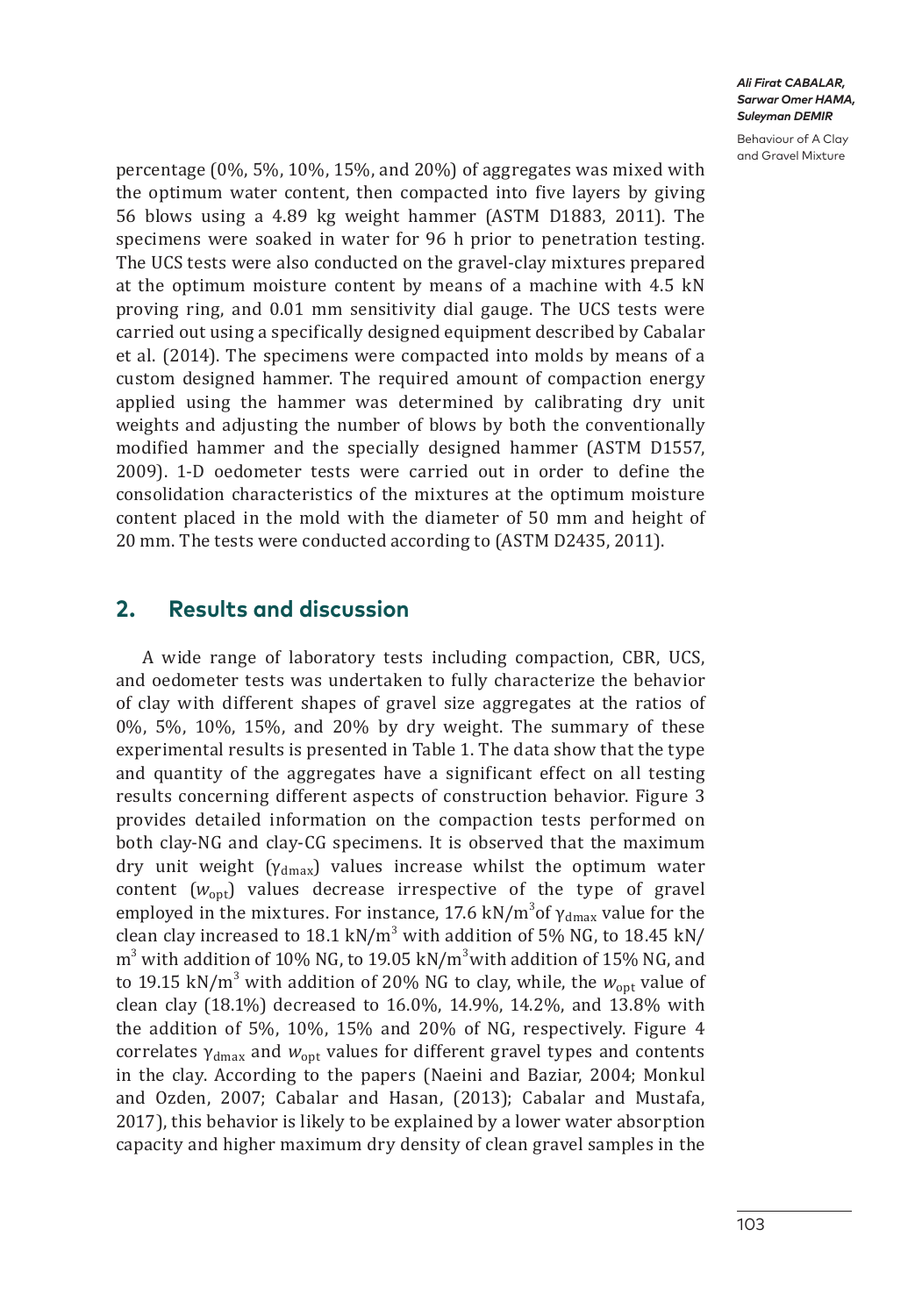mixtures tested in the compaction mold. It has also been recognized that the response of the mixtures is significantly affected by the shape of the gravel grains. Specimens with the NG samples were found more sensitive to water changes than those with CG samples, possibly due to the lower amount of clay grains available in the mixtures. The increase in grain shape irregularities leads to increase in voids in a soil matrix (Cho et al., 2006), which results in a lower amount of clay available in the tighter packed specimens with NG samples. These findings allow recognizing the effect of the grain shape on the mixtures.

| <b>Specimen</b> | CBR, % | $\gamma_{\rm drymax}$ , kN/m <sup>3</sup> | wopt, % | <b>SP, %</b> | $q_{\rm u}$ kN/m <sup>2</sup> |
|-----------------|--------|-------------------------------------------|---------|--------------|-------------------------------|
| Clean clay      | 7.2    | 17.6                                      | 18.1    | 1.1          | 256                           |
| Clay + 5% NG    | 7.9    | 18.1                                      | 16      | 1.45         | 282                           |
| Clay + 10% NG   | 8.3    | 18.45                                     | 14.9    | 1.32         | 327                           |
| Clay + 15% NG   | 9.03   | 19.05                                     | 14.2    | 0.65         | 432                           |
| Clay + 20% NG   | 9.6    | 19.15                                     | 13.8    | 0.5          | 403                           |
| $Clay + 5\% CG$ | 7.3    | 17.77                                     | 16.4    | 1.5          | 326                           |
| Clay + 10% CG   | 7.4    | 17.92                                     | 15.4    | 1.4          | 406                           |
| Clay + 15% CG   | 8.4    | 18.58                                     | 14.5    | 0.9          | 444                           |
| Clay + 20% CG   | 9.3    | 18.68                                     | 14.2    | 0.6          | 416                           |

CBR – California Bearing Ratio,  $\gamma_{\text{drymax}}$  – maximum dry unit weight,

*w*opt – optimum water content, SP – swelling percentage,

UCS – unconfined compressive strength, NG – natural rounded gravel,

CG – crushed rock angular gravel.

Figure 5 presents the stress-strain relationships for the various mixtures of clay-NG and clay-CG compacted at  $w_{\text{opt}}$  using an unconfined compressive strength (UCS) testing apparatus. Both shape of the gravel grains and amount of the gravels were observed to have a significant effect on the response of clay-gravel mixtures. It was observed that the maximum unconfined compressive strength (*q*u) values increased with additions of the gravel up to 15% content, then decreased with addition of 20% content (Figure 6). Thus, the maximum  $q_u$  value of clean clay was 256 kPa, then it increased to 326 kPa by adding 5% CG, to 406 kPa by addition of 10% CG, and to 444 kPa by addition of 15% CG. However, it may be noticed that the maximum  $q_u$  value of clay with 20% CG decreased to 416 kPa. Actually, such behavior could be explained by the floating/non-floating concept of grains in the void of the soil matrices (Thevanayagam and Mohan, 2000). Initially, gravel grains were thought to be sufficiently away from each other, floating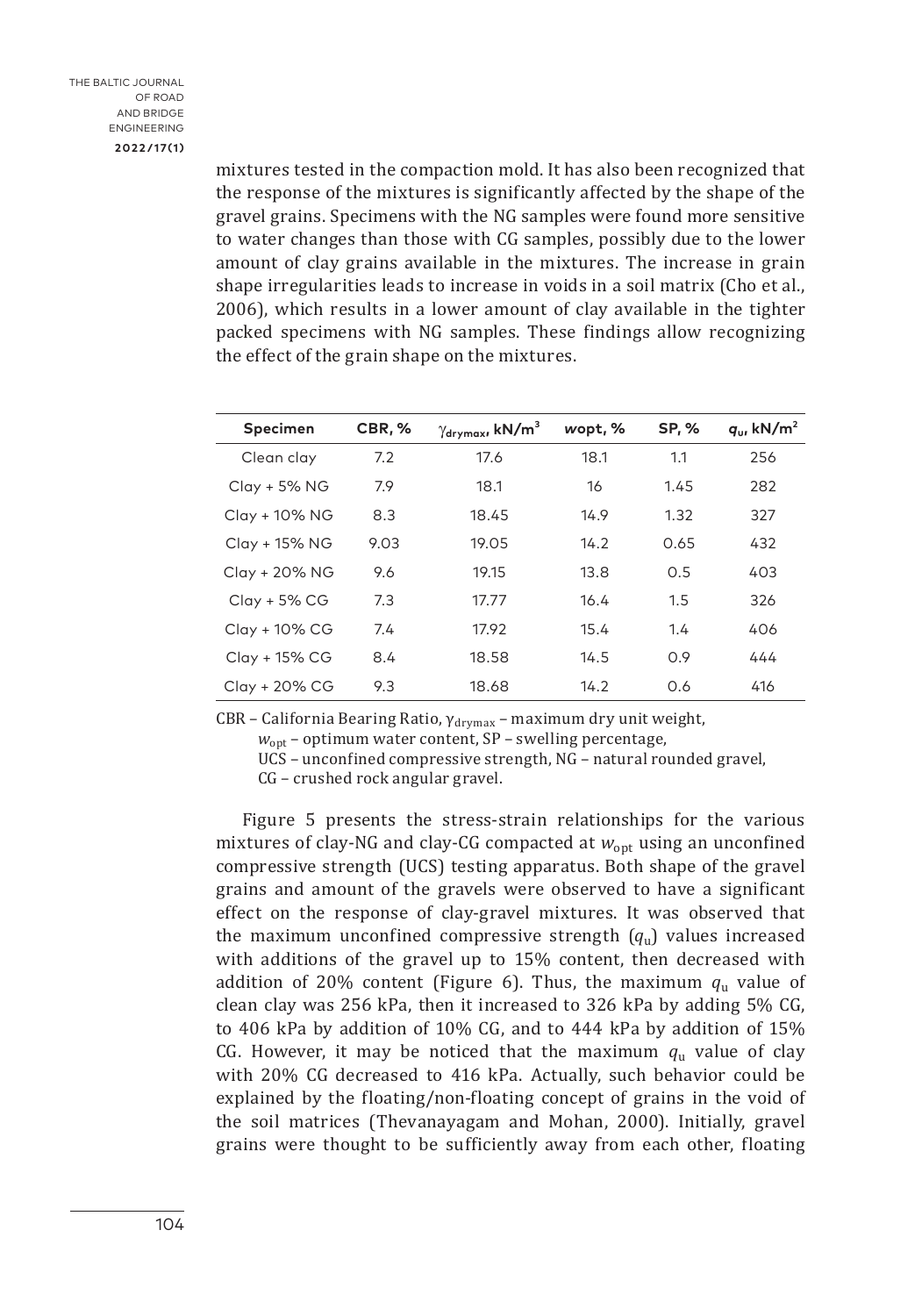Behaviour of A Clay and Gravel Mixture



**Figure 3.** Compaction curves for clay with NG (top) and CG (bottom)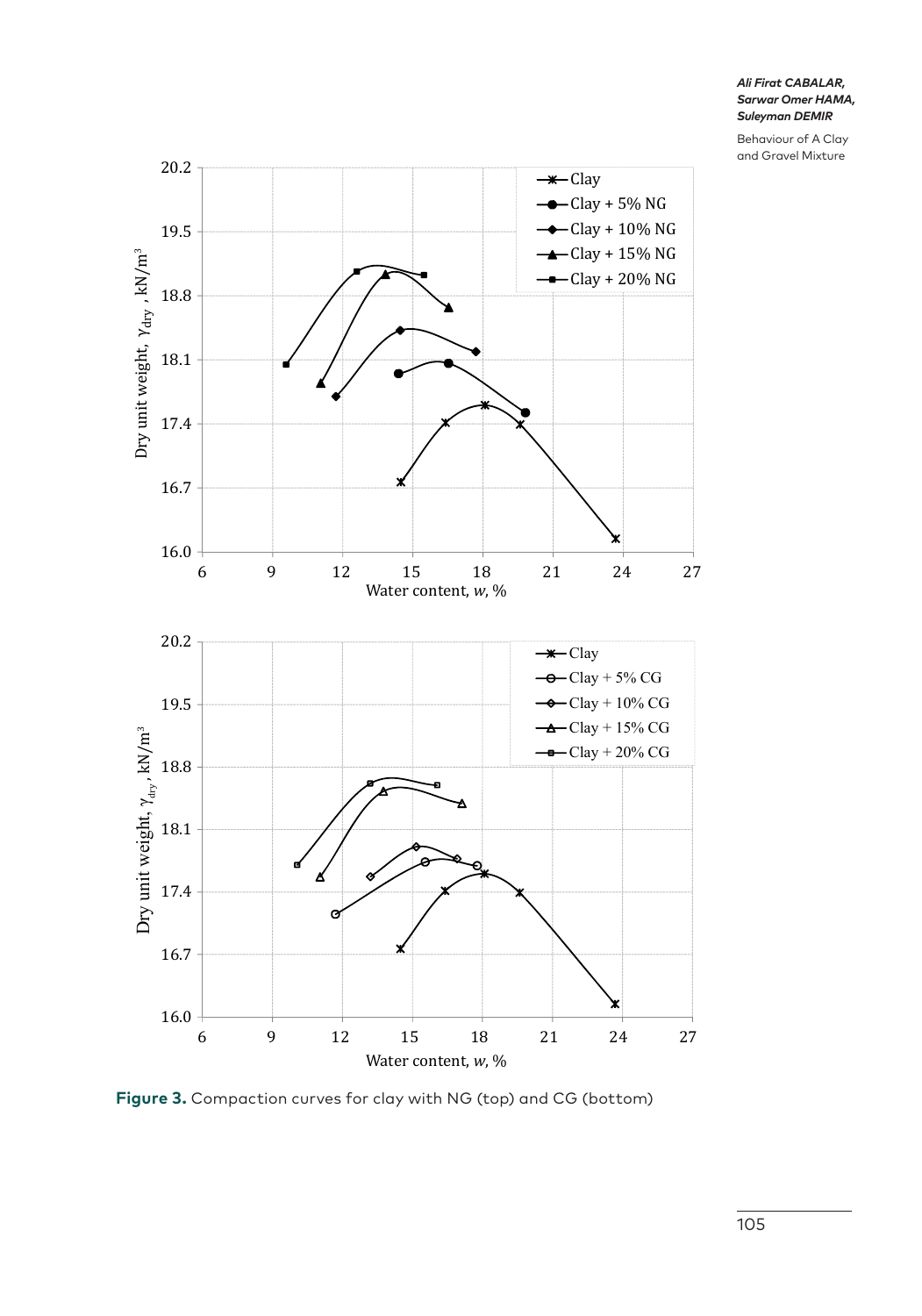in the clay matrix, which governed the overall behavior of the mixture. However, the establishment of direct contacts between gravel size grains was initiated with further additions of either CG or NG, and the behavior of the mixture started to be mainly governed by these gravel size aggregates. The gravel content, at which the intergranular void ratio of the clay-CG/NG specimens (*e*s) is equivalent to the maximum void ratio of the gravel aggregates  $(e_{\text{max}})$ , is described as transition gravel content (GCt)'. The GCt values for both mixtures were found to be around 15%, since the soil matrix behaves in a certain way if the gravel content (GC) is less than 15% and in a different way if it increases above 15% of the gravel content in the mixture. The GCt apparently depends on *e*max of gravel grains, which mainly changes with the shape of these grains. Eventually, the clay with CG samples seems to have higher  $q<sub>u</sub>$  values than the clay with NG samples for all mix ratios, because more clay grains are available in a greater amount of void space between CG grains. Actually, numerous researchers have referred to the plasticity of fines, as well as grain size and shape of host materials in such mixtures in order to establish the ideal packing of coarse-fine grain mixtures (Simoni and Houlsby, 2006; Kyambadde and Stone, 2012). Furthermore, addition of gravel, particularly of CG grains, affected the energy absorption capacity positively in most cases. As shown in Figure 7, the effect of CG addition was found to be more pronounced for the specimens prepared with



**Figure 4.**  $\gamma_{\text{dmax}}$  and  $w_{\text{opt}}$  values for clay containing different gravel types and contents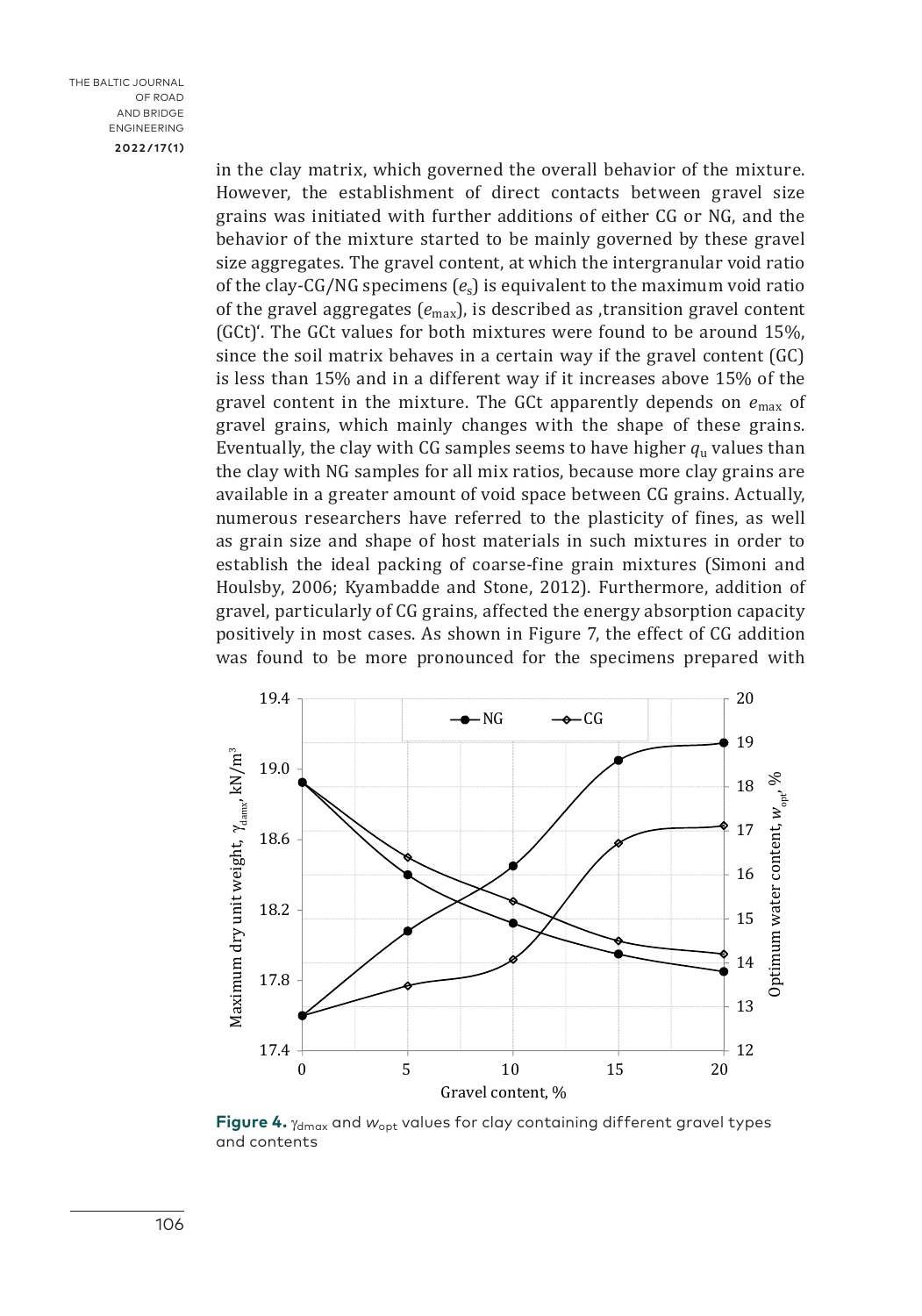Behaviour of A Clay and Gravel Mixture



**Figure 5.** Stress-strain relationship for the clay with NG (top), and CG (bottom)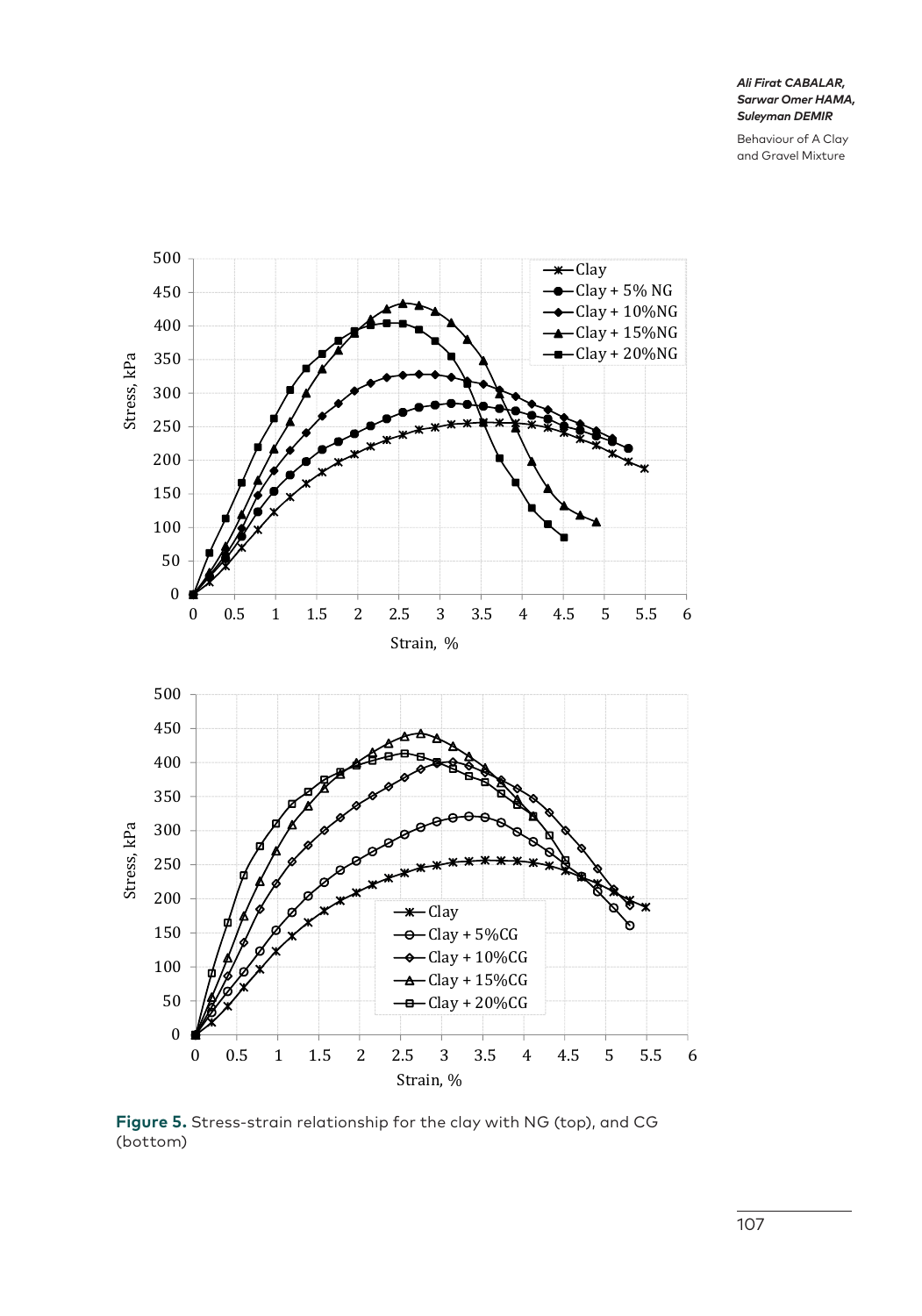the same amount of gravel samples. To make a distinction between the effects from gravel additions on the behavior of clay-gravel mixtures, the authors refer to the shape characteristics rather than the grain size and mineralogical properties of the gravels, since both gravel samples come from the same parent rock and were artificially selected to be in the range between 10 mm and 19 mm in diameter. Hence, the reason for lower energy absorption capacity values of the clay-NG specimens seem to be fewer clay grains in relatively smaller void spaces between the NG grains, which packed tighter than the CG grains under the same stress levels.

The values of California Bearing Ratio (CBR) versus water content for the specimens are given in Figure 8. Today, it is widely known that the CBR values may change with certain parameters including  $\gamma_{dmax}$ , *w*opt, Atterberg's limit, and permeability (Cabalar and Mustafa, 2017). The present study has recorded a significant increase in the CBR values with the addition of gravel samples. The maximum CBR value of the pure clay samples was 7.2%, although the CBR values reached 7.90%, 8.30%, 9.03% and 9.60% with the addition of 5%, 10%, 15% and 20% NG samples to the clay. Contrary to the UCS testing results, Figure 9



**Figure 6.** Change in *q*u for the clay with NG and CG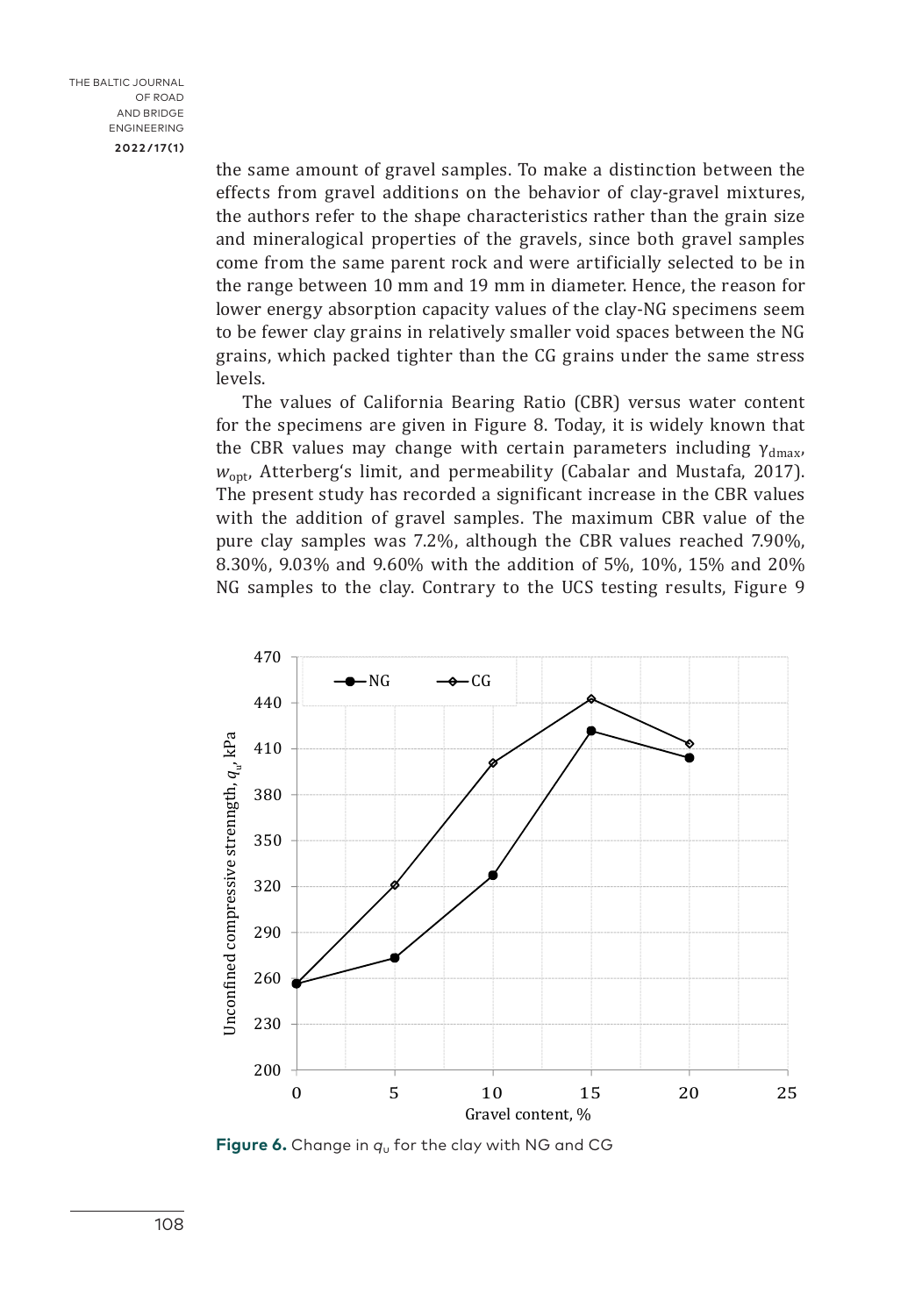Behaviour of A Clay and Gravel Mixture

shows continuously increasing values within the mix ratios employed during the experimental studies, as well as higher resistance to plunger penetration (strength) in the clay-NG specimens. This might be because of the differences between the UCS and CBR testing approaches (ASTM D2166, 2000; ASTM D1883, 2011). The authors consider that the presence of large amount of clay in the void space of CG samples, which should be expected to be greater than the amount of voids in the specimens with NG samples due to gravels' shape characteristics (Yagiz, 2001; Cho et al., 2006), was the main factor resulting in higher *q*u values in the specimens with CG samples. On the other hand, quasi confining pressure applied by the CBR mold, which confines the specimens, was considered to have a significant effect on the results. The specimens with NG samples are expected to have less void space than those with CG samples, and this leads to a closer packing of grains in the specimens with the application of the normal load on top of the specimens in the mold. It has resulted in a higher CBR performance of the specimens with the NG samples compared to the specimens with the CG samples. For example, the difference between the CBR value of the specimen with 20% NG, which is about 9.03%, and the CBR value of the specimen with 20% CG, which is about 8.4%, clearly indicates a better CBR performance of the specimens with addition of NG because of the shape characteristics of the grains.



**Figure 7.** Enegry absorption capacity of the specimens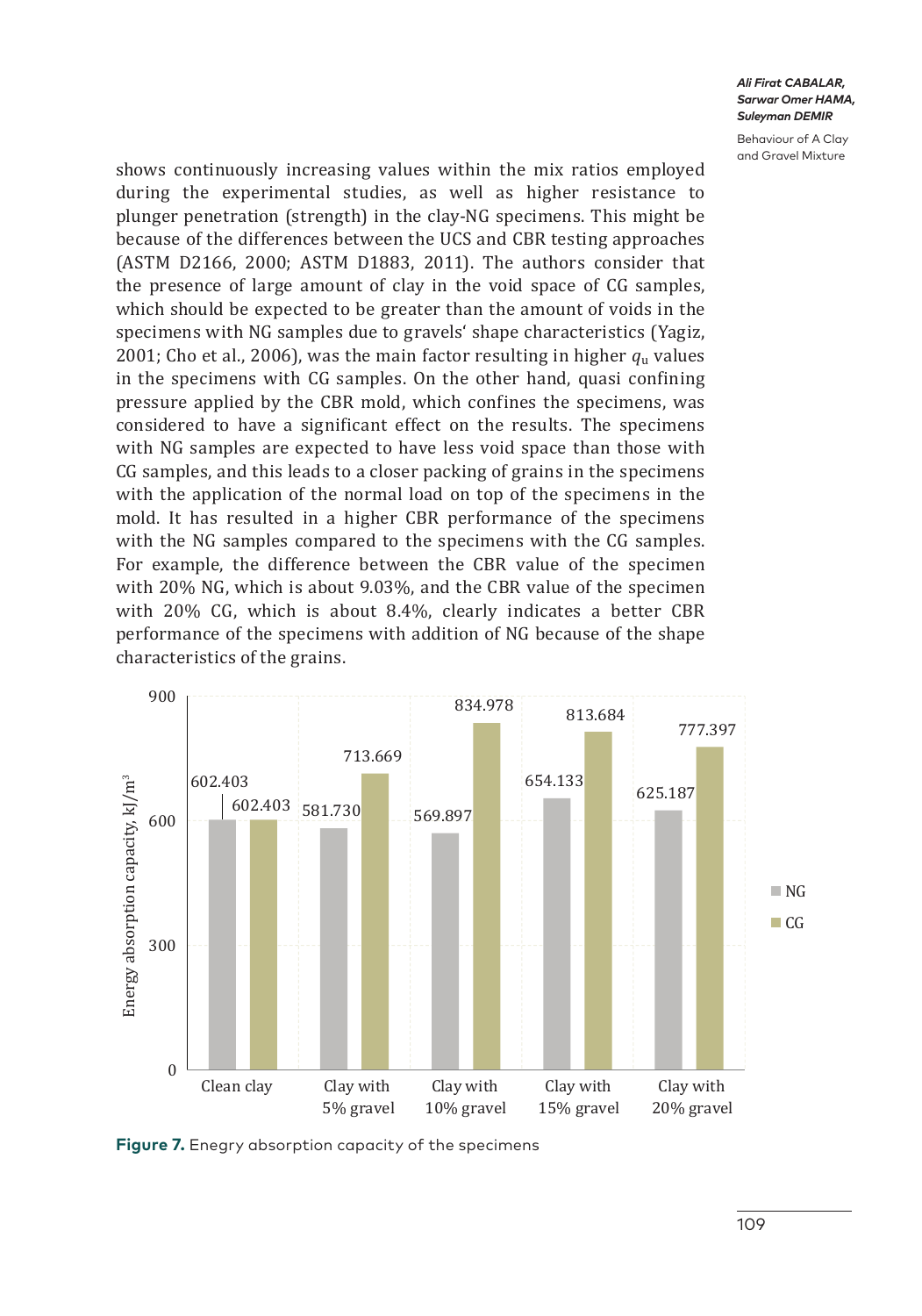

**Figure 8.** CBR values as a function of water content of clay with NG (top) and CG (bottom)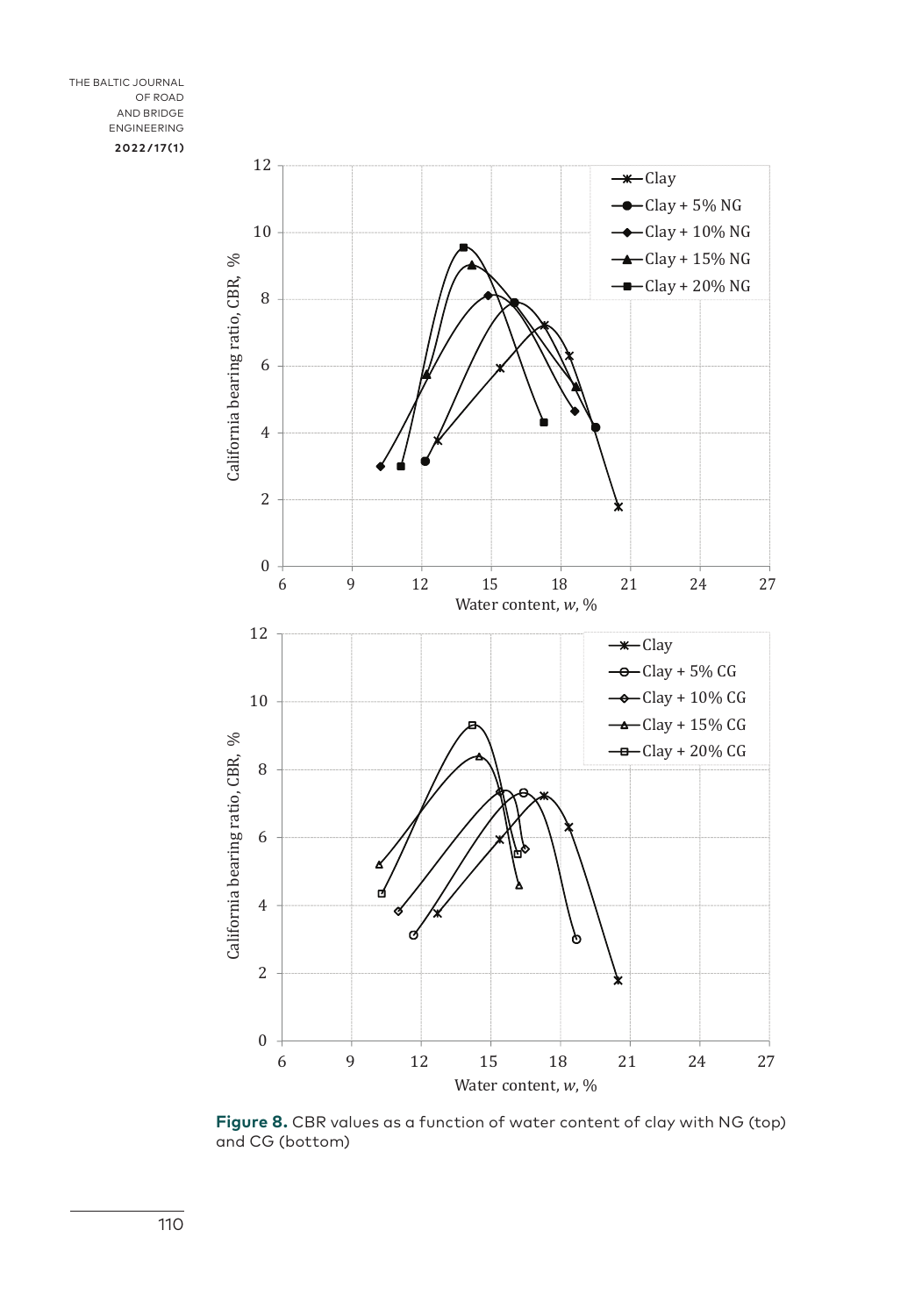Behaviour of A Clay and Gravel Mixture

Void ratio was found to be the main factor affecting the overall response of the specimens. The influence of grain shape and the content of the gravel size aggregates on the initial void ratio  $(e_0)$  can be clearly seen in Figure 10, which was obtained by 1-D oedometer tests. The  $e_0$ values of the specimens decreased gradually from about 0.53 to 0.48, and to 0.45 with addition of 15% CG and NG samples, respectively. Interestingly, no significant change in  $e_0$  values was evident in the testing results, likely because of the presence of gravels more than GCt value (15%) in the mixtures, at which the gravels contact each other, govern the overall response of the mixtures, and do not swell during testing. It is also seen that the position of the data points for CG samples in the plot area represents high values of void ratio and the presence of high amount of clay, which causes a greater compression index  $(c<sub>c</sub>)$  and swelling index  $(c<sub>s</sub>)$  in all specimens tested within the range of various gravel contents up to 20% (Figs. 11–12). These findings appear to be in line with numerous studies (Yagiz, 2001; Cho et al., 2006; Yun and Santamarina, 2008).

As a result of intensive series of testing, it was experimentally observed that mixtures with rounded gravels showed a greater maximum dry density, unconfined compressive strength and CBR value, and lower optimum water content value than those with angular



**Figure 9.** Variation of CBR for the clay with NG and CG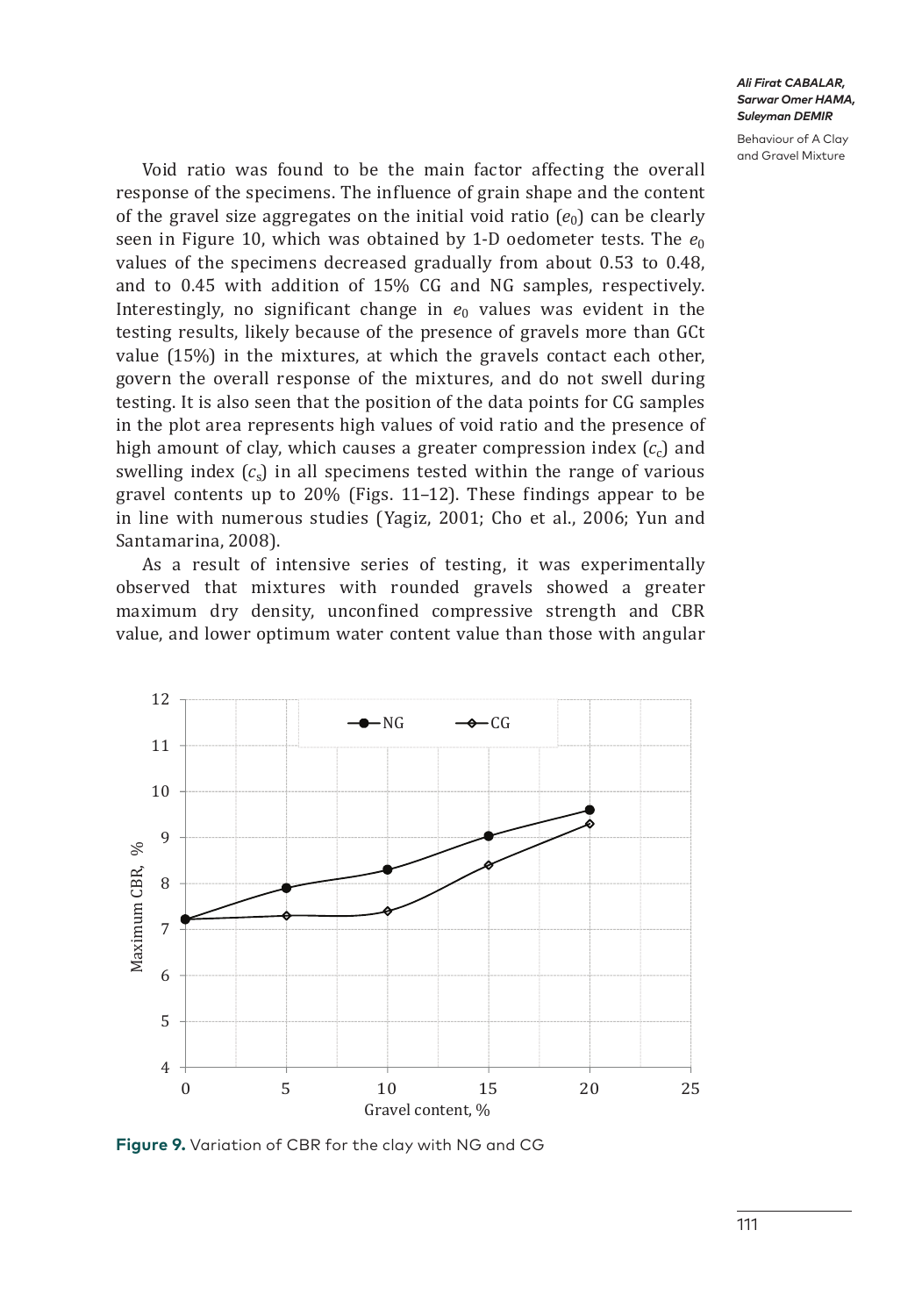

**Figure 10.** Variation of  $e_0$  in the clay with NG and CG



**Figure 11.** Variation of  $c_c$  in the clay with NG and CG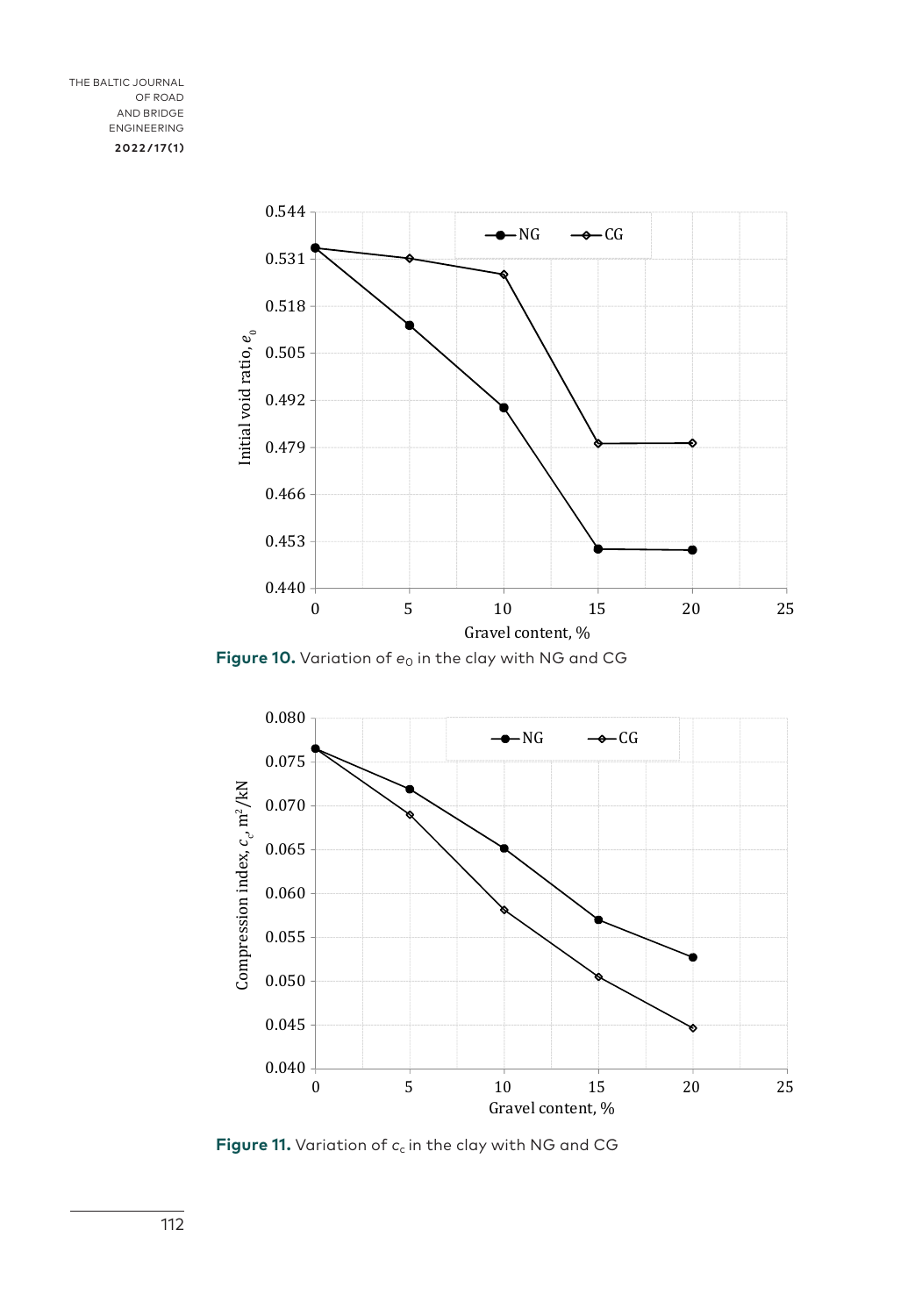Behaviour of A Clay and Gravel Mixture



**Figure 12.** Variation of  $c_s$  in the clay with NG and CG

gravels. Considering these facts, the study revealed a novel outcome that rounded gravels in clay showed a better response than the angular gravels. These results are believed to have the potential to relatively decrease the environmental effects associated with the economic activities and direct or indirect effects of open mining activities of the quarry enterprises, which extract angular shaped aggregates used in road pavement constructions. Some of the worst environmental effects associated with economic activity may include (i) changes in the hydrology of waterways, (ii) resettlement of families, (iii) encroachment into forests and swamplands, (iv) encroachment on historical or cultural monuments, buildings, transport links, and (v) flooding and drainage hazards (Monjezi et al., 2009).

# **Conclusions**

Nowadays, utilization of natural resources is closely related with both sustainable economic growth and mitigation of possible effects on the environment. Currently, natural gravel size aggregates have limited direct use in constructing road pavement subgrade. For this reason, the present study aimed to propose the use of locally available gravel size natural aggregates (NG) for road pavement design as an alternative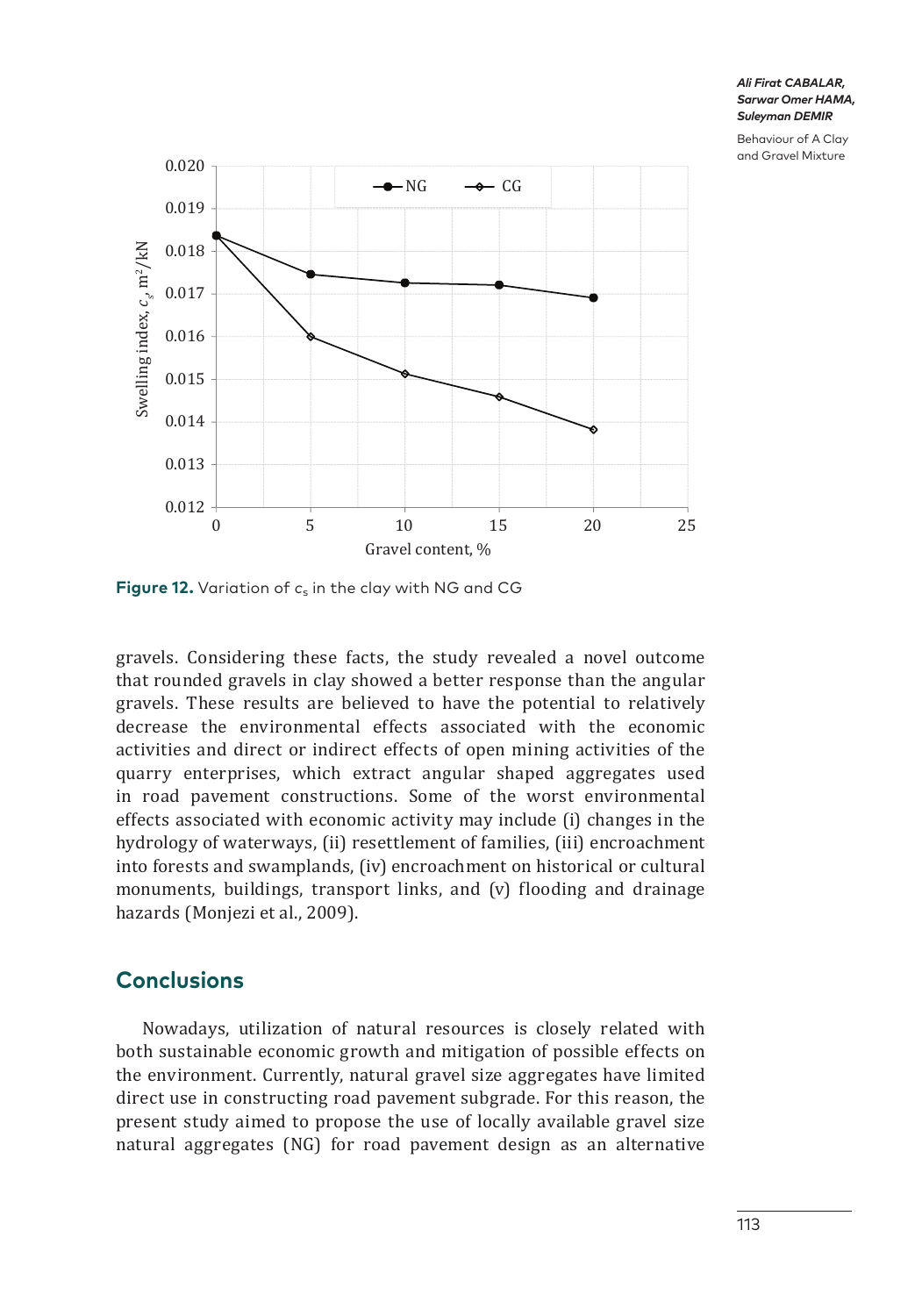material to commercially available gravel size crushed aggregates (CG). Accordingly, an intensive series of laboratory tests including compaction, unconfined compressive strength (UCS), California Bearing Ratio (CBR), and 1-D consolidation have been carried out on the mixtures of low plasticity clay (CL) with NG or CG at various ratios (0%, 5%, 10%, 15% and 20% by dry weight) in order to analyze the response of gravel size aggregates in road pavement design. The tests reported in this study present four new facets of behavior of the studied materials:

- 1. Adding gravel size aggregates to clay has resulted in a significant increase in  $\gamma_{\text{dmax}}$  and decrease in  $w_{\text{ont}}$  of the mixtures prepared at various mix ratios. The clay with rounded gravel samples (NG) has a greater  $\gamma_{\text{dmax}}$  and a lower  $w_{\text{opt}}$  than the clay with angular gravel samples (CG) for all mixtures.
- 2. Addition of gravel size aggregates, regardless of the type of grains, has increased *q*u values up to 15%, and then decreased them. Based on the floating/non-floating concept of grains in the voids, 15% gravel content was described as ,transition gravel content (GCt)'. Adding of gravel samples was found to affect the energy absorption capacity positively in most mixtures.
- 3. CBR values of the specimens increased substantially along with addition of gravel size aggregates. Specimens with NG samples demonstrated a better CBR performance than the specimens with the CG samples due to high strength of gravel grains and quasi confining pressure applied by the CBR mold.
- 4. Consolidation testing results have indicated substantial decrease in  $e_0$ ,  $c_c$ , and  $c_s$  values for all mixtures apart from  $e_0$  values at 20% gravel content, which is greater than GCt. The gravel grains were in contact with each other in these mixtures. On the other hand, change in  $c_c$  and  $c_s$  values at 20% gravel content was probably due to crushing of the grains under high loads.

This suggests that behavior of clay with gravel size aggregate mixtures depends on the grain shape and content of the gravels with same mineralogy and size. Evaluation of the transitional gravel content, which is the boundary between fine-domination and coarse-domination of a mixture, is required to analyze the overall response of such composite materials made of clay and gravel size aggregates.

### REFERENCES

ASTM D1557. (2009). *Standard test methods for laboratory compaction characteristics of soil using modified effort*. American Society for Testing and Materials International, West Conshohocken.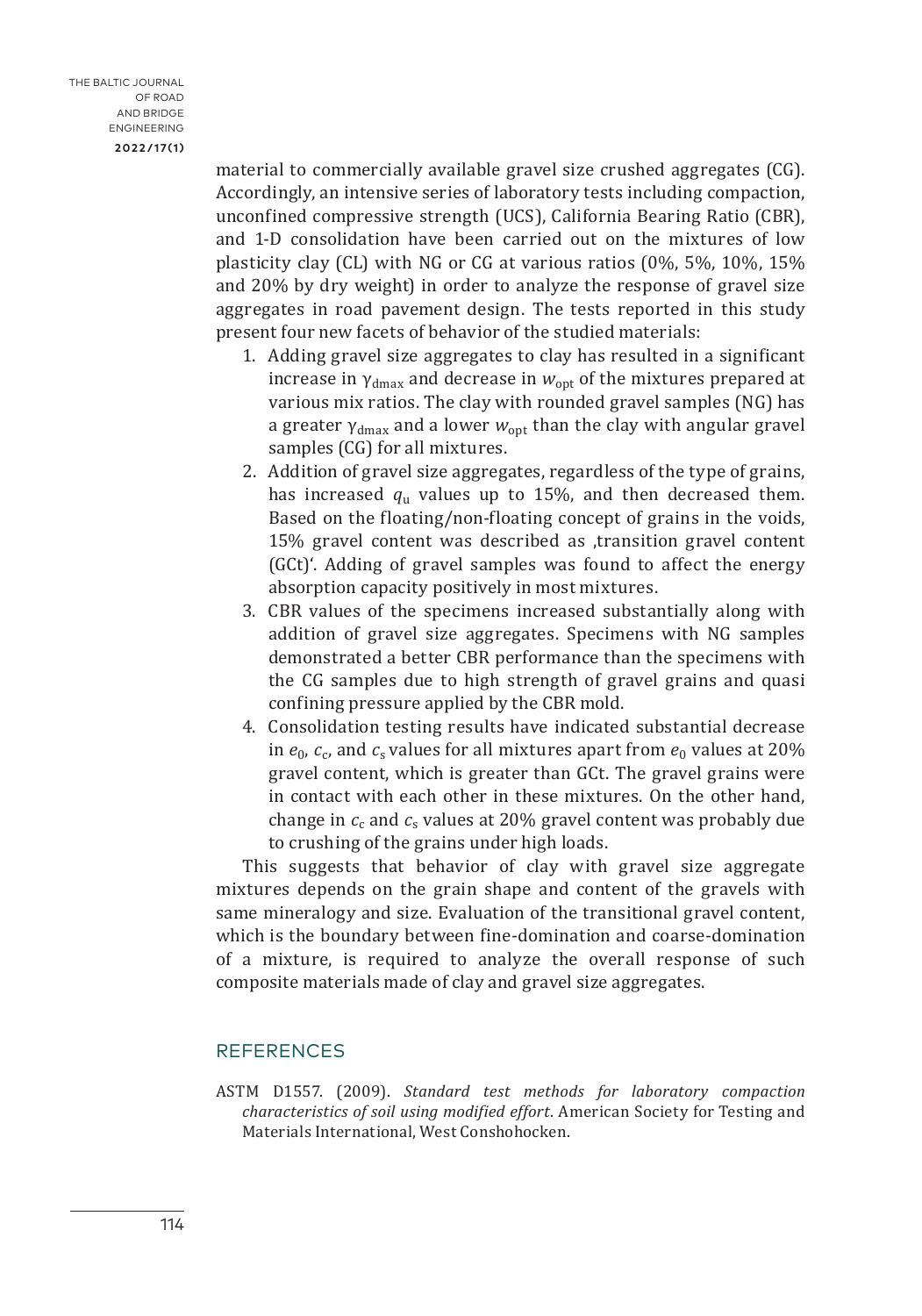Behaviour of A Clay

- ASTM D1883. (2011). *Standard test method for California bearing ratio of* and Gravel Mixture *laboratory compacted soils*. American Society for Testing and Materials International, West Conshohocken.
- ASTM D2166. (2000). *Standard test method for unconfined compressive strength of cohesive soils*. American Society for Testing and Materials International, West Conshohocken.
- ASTM D2435. (2011). Standard test methods for One-Dimensional Consolidation properties of soils using incremental loading. American Society for Testing and Materials International, West Conshohocken.
- ASTM D4318. (2010). *Standard test methods for liquid limit, plastic limit, and plasticity index of soils*. American Society for Testing and Materials International, West Conshohocken.
- Cabalar, A. F., & Hasan, R. A. (2013). Compressional behaviour of various size/ shape sand–clay mixtures with different pore fluids. *Engineering Geology*, *164*, 36–49.<https://doi.org/10.1016/j.enggeo.2013.06.011>
- Cabalar, A. F., Karabash, Z., & Mustafa, W. S. (2014). Stabilising a clay using tyre buffings and lime. *Road Materials and Pavement Design*, *15*(4), 872–891. <https://doi.org/10.1080/14680629.2014.939697>
- Cabalar, A. F., & Mustafa, W. S. (2017). Behaviour of sand-clay mixtures for road pavement subgrade. *International Journal of Pavement Engineering*, *18*(8), 714–726.<https://doi.org/10.1080/10298436.2015.1121782>
- Cabalar, A. F., Demir, S., & Khalaf, M. M. (2021). Liquefaction resistance of different size/shape sand-clay mixtures using a pair of bender element– mounted molds. *Journal of Testing and Evaluation*, *49*(1), 509-524. https://doi.org/10.1520/JTE20180677
- Cho, G. C., Dodds, J., & Santamarina, J. C. (2006). Particle shape effects on packing density, stiffness, and strength: natural and crushed sands. *Journal of Geotechnical and Geoenvironmental Engineering*, *132*(5), 591–602. [https://doi.org/10.1061/\(ASCE\)1090-0241\(2006\)132:5\(591\)](https://doi.org/10.1061/(ASCE)1090-0241(2006)132:5(591))
- Kyambadde, B. S., & Stone, K. (2012). Index and strength properties of clay gravel mixtures. *Proceedings of the Institution of Civil Engineers – Geotechnical Engineering*, *165*(1), 13–21. <https://doi.org/10.1680/geng.2012.165.1.13>
- Li, Y. (2013). Effects of particle shape and size distribution on the shear strength behavior of composite soils. *Bulletin of Engineering Geology and the Environment*, *72*, 371–381. <https://doi.org/10.1007/s10064-013-0482-7>
- Mirghasemi, A. A., Rothenburg, L., & Matyas, E. L. (2002). Influence of particle shape on engineering properties of assemblies of two-dimensional polygon-shaped particles. *Geotechnique*, *52*(3), 209–217. <https://doi.org/10.1680/geot.2002.52.3.209>
- Monkul, M. M., & Ozden, G. (2007). Compressional behavior of clayey sand and transition fines content. *Engineering Geology*, *89*(3–4), 195–205. <https://doi.org/10.1016/j.enggeo.2006.10.001>
- Monkul, M. M., Etminan, E., & Senol, A. (2017). Coupled influence of content, gradation and shape characteristics of silts on static liquefaction of loose silty sands. *Soil Dynamics and Earthquake Engineering*, *101*, 12–26. <https://doi.org/10.1016/j.soildyn.2017.06.023>